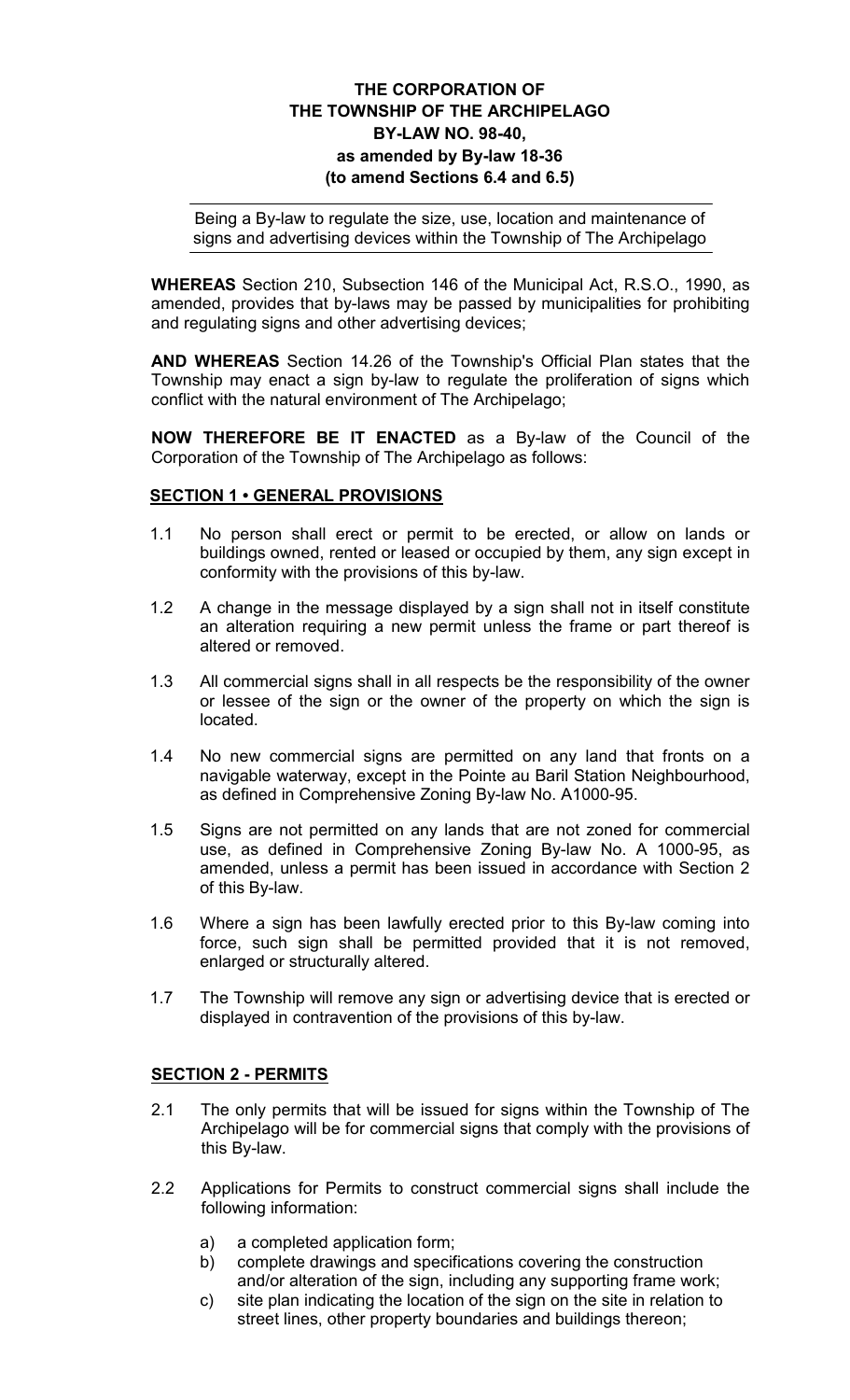- d) written permission from the owner of the property where the commercial sign is proposed to be located must accompany the application;
- e) where applicable, approval of the Ministry of Transportation and Communications; and,
- f) payment of the non-refundable fee as set out on the Application for Commercial Sign Permit.

## SECTION 3 - PROVISIONS REGULATING COMMERCIAL SIGNS ALONG TOWNSHIP ROADS

- 3.1 A commercial sign shall not be erected by any person within the limits of any Township road allowance.
- 3.2 The only signs that are permitted within the limits of any Township road allowance are road name signs, traffic signs or signs for the purpose of providing directions to commercial establishments. All such signs will be erected and maintained by the Township.
- 3.3 The Township will construct a post at the corner of a roadway where it intersects with a Township maintained road to accommodate the mounting of finger board signs for the purpose of directing traffic to commercial business locations. All commercial identification finger board signs shall be designed in accordance with the specifications set out in Section 5 of this By-law. Application may be made to the Township for commercial identification finger board signs to be mounted on appropriate corner posts.
- 3.4 All other commercial signs must be setback off of Township road allowances and will only be permitted to be erected within 500 metres of the intersection of a road with a Township maintained road located within the Township of The Archipelago.
- 3.5 Except as provided for above, no person shall erect, or structurally alter a sign located along a Township road until such time as a sign permit for such erection or structural alteration has been issued by the Road Superintendent.

# SECTION 4 - APPLICATIONS FOR COMMERCIAL IDENTIFICATION FINGER BOARD SIGNS

- 4.1 Applications may be made to the Township requesting the Township to erect a commercial identification finger board sign for the purpose of directing traffic to a commercial business legally operating under the provisions of the Township's Comprehensive Zoning By-law. All such applications shall include the following:
	- a) a completed application form;
	- b) payment of the fee as follows:
		- i) \$100.00 for each finger board with single sided lettering; and
		- ii) \$150.00 for each finger board with double sided lettering.
- 4.2 Any commercial identification finger board sign that, in the opinion of the Township, becomes illegible or is in a state of disrepair shall be removed by the Township. A commercial identification finger board that has been removed by the Township will only be replaced with a new finger board sign once the required application form and fee have been submitted to the Township by the owner/operator of the affected commercial business.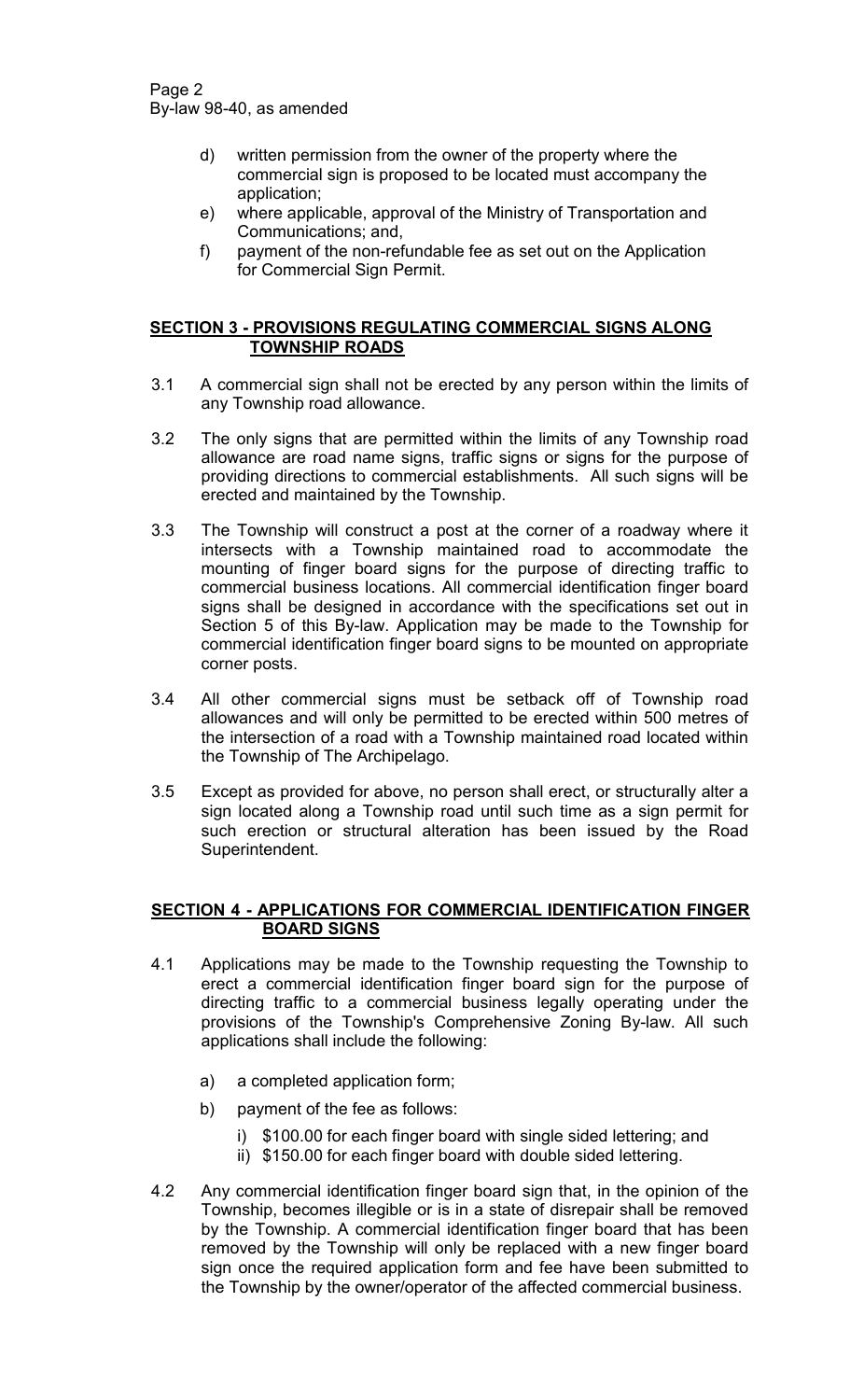# SECTION 5 - SPECIFICATIONS FOR SIGNS

5.1 Posts for Commercial Identification Finger Boards

All corner posts for commercial identification finger boards shall be constructed with pressure treated wood measuring at least 89mm x 89mm (3.5" x 3.5"), or equivalent, firmly anchored to the ground.

## 5.2 Commercial Identification Finger Boards

All commercial identification finger board signs shall meet the following specifications:

- i) finger boards shall be made of wood a minimum of 1.27 centimetres  $(1/2$  inch) thick;
- ii) height of finger boards shall be 15.25 centimetres (6 inches);
- iii) length of finger boards shall be 1 metre (39 inches);
- iv) background colour of finger boards shall be white on both front and back;
- v) colour of lettering on finger boards shall be black;
- vi) margin of lettering on the rear face of a finger board with double sided lettering shall be 15.25 centimetres (6 inches) from the edge to be mounted on the post;
- vii) margin of lettering on the front face of a finger board shall be 7.62 centimetres (3 inches) from the edge to be mounted on the post;
- viii) height of lettering on finger boards shall be 10.16 centimetres (4 inches); and,
- ix) font of lettering on finger boards shall be Helvetica.

# 5.3 Commercial Signs

All commercial signs shall meet the following specifications:

- i) height of sign including mounting supports shall not exceed 7.5m (24.6');
- ii) surface area of sign face shall not exceed  $1.2m \times 2.5m$  (4'  $\times$  8');
- iii) supported by a minimum of two  $89$ mm x  $89$ mm  $(4" \times 4")$ pressure-treated posts or equivalent firmly anchored to the ground.

# **SECTION 6 - SIGNS NOT REQUIRING PERMITS**

The following signs do not require a sign permit from the Township. Except with respect to setback from the street line, abutting properties and safety, or unless otherwise specified in this section or elsewhere in this By-law, the provisions of this By-law shall not apply to the following signs:

- 6.1 Signs erected by or for any Federal, Provincial or Municipal Government agency which are located on its own lands and which are used solely in conjunction with identification of the agency or its mandate. Such signs are not subject to municipal by-law regulations.
- 6.2 A sign not exceeding 0.4m x 0.4m (1.3' x 1.3') in area per face indicating no trespassing, safety, caution or any other regulatory sign, including entrance, exit, parking or traffic signs on private property.
- 6.3 One sign not exceeding 0.6m x 0.6m (2' x 2') in area per face erected on a lot where a home occupation is conducted from the dwelling unit, provided such occupancy and land use is permissible under the Township's Comprehensive Zoning By-law.
- 6.4 A maximum of two (2) real estate point of sale signs not exceeding 0.5574 square metres (6 square feet) advertising the sale or lease of a building or property. Real estate signs shall only remain on the property for up to two months after the property has been sold or leased.